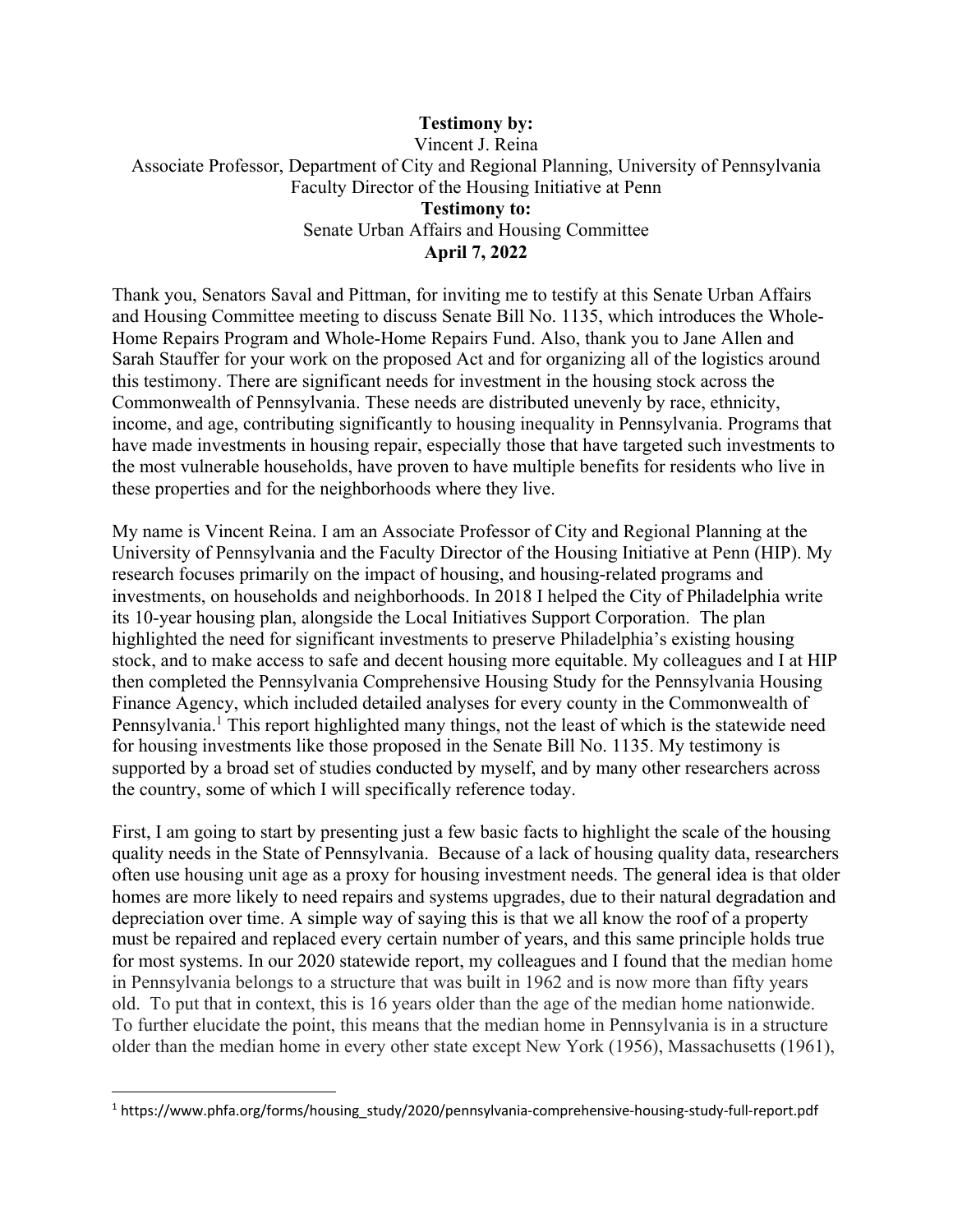and Rhode Island (1961). Based on age alone, we can guess that Pennsylvania's housing stock has substantial repair and rehabilitation needs.

There is also reason to believe housing quality issues have gotten worse since that initial report was released, with the COVID-19 pandemic affecting property owners' financial wellbeing and ability to make needed repairs to much of the housing stock. Based on a study of rental property owners in Philadelphia, my colleagues and I at HIP, along with researchers from the Joint Center for Housing Studies at Harvard, found that in 2020, almost 36 percent of survey respondents were deferring maintenance to their property.<sup>2</sup> This represented an over 30 percentage point increase from the 5.4 percent of the same property owners who said they deferred property maintenance in 2019. Deferred maintenance often results in compounding housing quality problems and will likely necessitate even greater property investments than if repairs had been addressed right away. Many of the property owners surveyed are "smaller landlords" who own five or fewer units. These smaller landlords often have more difficulty accessing the financing needed to make necessary repairs to their properties. Increasing evidence suggests these trends have affected all owners well beyond Philadelphia. In summary, the need for housing repairs has likely only increased in recent years.

Further, housing repair needs will almost certainly continue to grow given the changing demographics of the state. Of the many findings presented in our 2020 statewide report, one of the most striking is the rate at which households in Pennsylvania are aging. We found that the statewide population of seniors increased by 14% between 2000 and 2017. As a result, Pennsylvania is now one of the most elderly states in the country, with over 17% of its population aged 65 or older. Many senior-headed households live on fixed incomes that limit their ability to afford major repairs, but many also expect to age in place. The report also points to an increasing need for accessible housing, with 45.5% of those aged 65 and over living with a disability. Very few homes in Pennsylvania are currently equipped to accommodate mobility or other impairments, so we can expect significant demand for accessibility improvements as the state's population ages.

Housing repair needs are distributed unequally by race, ethnicity, and income. Data from the 2019 American Housing Survey show that while the median White household's home was built in 1963, the median Black household's home is 15 years older (built in 1948), the median Latino household's home is 17 years older (built in 1946), and the median Indigenous household's home is nearly 30 years older (built in 1934). In 2017, more than 25,000 loans were originated to finance home improvements for White Pennsylvanians, compared to only about 1,300 for Black Pennsylvanians, 700 for Latino/a Pennsylvanians, 400 for Asian Pennsylvanians, and 200 for Indigenous Pennsylvanians. These data also show that the home improvement denial rate for applicants who are Black is 59%, which is similarly high for Latinx applicants (58%), slightly lower for those who are Indigenous (47%) and Asian (43%), and much lower for applicants who are White (28%). Even if some of this variation is explained by difference in income, credit scores, or collateral, it still represents a staggering inequity in access to loans that allow households to make repairs to their home and build housing equity by race.

 $2$  https://www.housinginitiative.org/uploads/1/3/2/9/132946414/hip\_jchs\_landlords\_report\_aug2021.pdf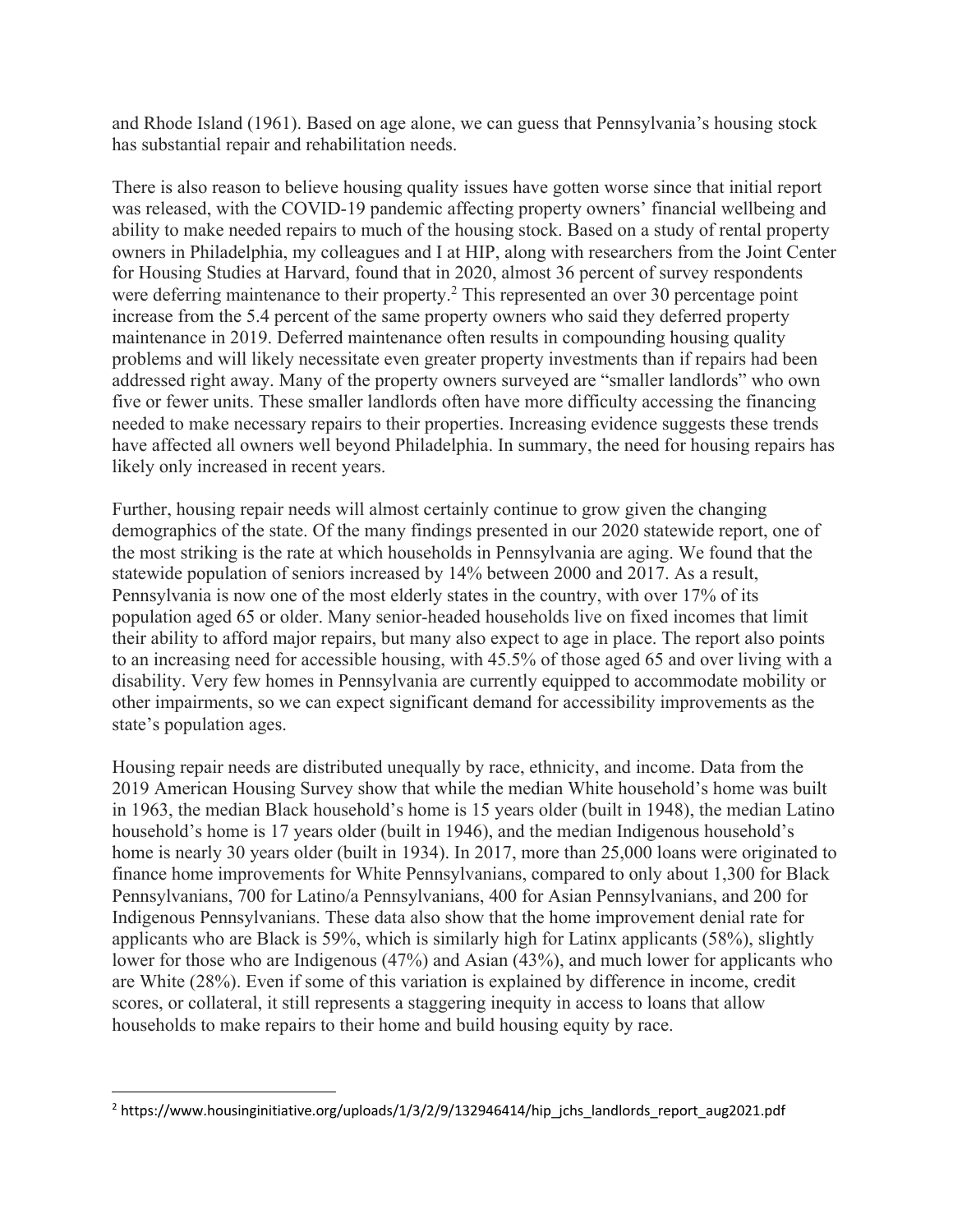Investing in home repairs is likely to have important impacts on both residents and communities across the Commonwealth. A research article in the *American Journal of Public Health* by Drs. Krieger and Higgins reviewed the significant body of research showing the connection between housing and health, and particularly how poor housing quality is associated with chronic illness, injuries, poor mental wellbeing, and morbidity from infectious diseases. <sup>3</sup> The evidence has only grown since that article was published nearly 20 years ago. Despite this evidence, many critical housing needs remain unaddressed. This context is why the Children's Hospital of Philadelphia launched its Community Asthma Prevention Program Plus (CAPP+) Home Repair Programs, which involves investing \$13,000 to \$15,000 to homes repairs with the expectation that it would improve household health, and particular things like children's asthma. <sup>4</sup> This program repairs roofs, fixes plumbing leaks, and seals holes and gaps in order to keep out pests and water with the goal of reducing exposures known to exacerbate health issues for youth in particular and for the household in general. Dr. Turcotte and colleagues studied a program in Lowell, Massachusetts that similarly provided a suite of home-related interventions, mostly focused on remediation but including some structural interventions.<sup>5</sup> The researchers found that the program was associated with significant health improvements, including improvement in children's asthma indictors, reduced medical use, and decreases in hospitalizations and healthcare utilization. The authors also found the interventions resulted in substantial costs savings for both households and healthcare systems.

In 2021, I published a paper with my colleagues at the University of Pennsylvania, Drs. Eugenia South and John MacDonald, in which we looked at the impact of the Basic Systems Repair Program (BSRP), a structural repair grant program for homeowners, on neighborhood crime levels.6 The BSRP program offers grants up to \$20,000 to low-income homeowners in Philadelphian to fund structural repairs to roofs and to electrical, plumbing, and heating systems. We found that a BSRP grant was associated with a 21.9% decrease in the expected count of total crimes on the block where the home was located, and that this effect held true across all types of crime. Further, we found a dose effect whereby each additional home treated with a BSRP intervention resulted in further crime reduction, with the additional positive effect leveling off after four homes received a grant on a block. This research, which was published in the Journal of the American Medical Association's open access journal (*JAMA Open*), shows that home repairs and investments have broader neighborhood effects. This may not be surprising, given that a home is so essential to a household's health and sense of belonging, and is often an individual's largest financial asset. Thus, home repair programs have the potential to improve both improve the housing stock and the welfare of people and neighborhoods through a series of multiplier effects. We would expect the impact to be even greater when programs target those most in need, and those who have been systemically excluded from public and private investment, as was the case in the BSRP program.

In conclusion, my research and that of my colleagues shows significant and growing housing repair needs in Pennsylvania, which have disproportionate impacts by race, ethnicity, income,

<sup>3</sup> https://ajph.aphapublications.org/doi/full/10.2105/AJPH.92.5.758

<sup>4</sup> https://www.chop.edu/video/repairing-home-improving-childs-health-capp

<sup>5</sup> https://ajph.aphapublications.org/doi/full/10.2105/AJPH.2013.301695?casa\_token=Ba2Sm5ORjvoAAAAA%3AaEs Qkm6QqFgnxq9euiOI1EZH1zsuLfjZcwpXZO1XqOZxa\_D8iIEGKZhbQgNou87NIugJuNu\_f-6H

<sup>6</sup> https://jamanetwork.com/journals/jamanetworkopen/article-abstract/2782142